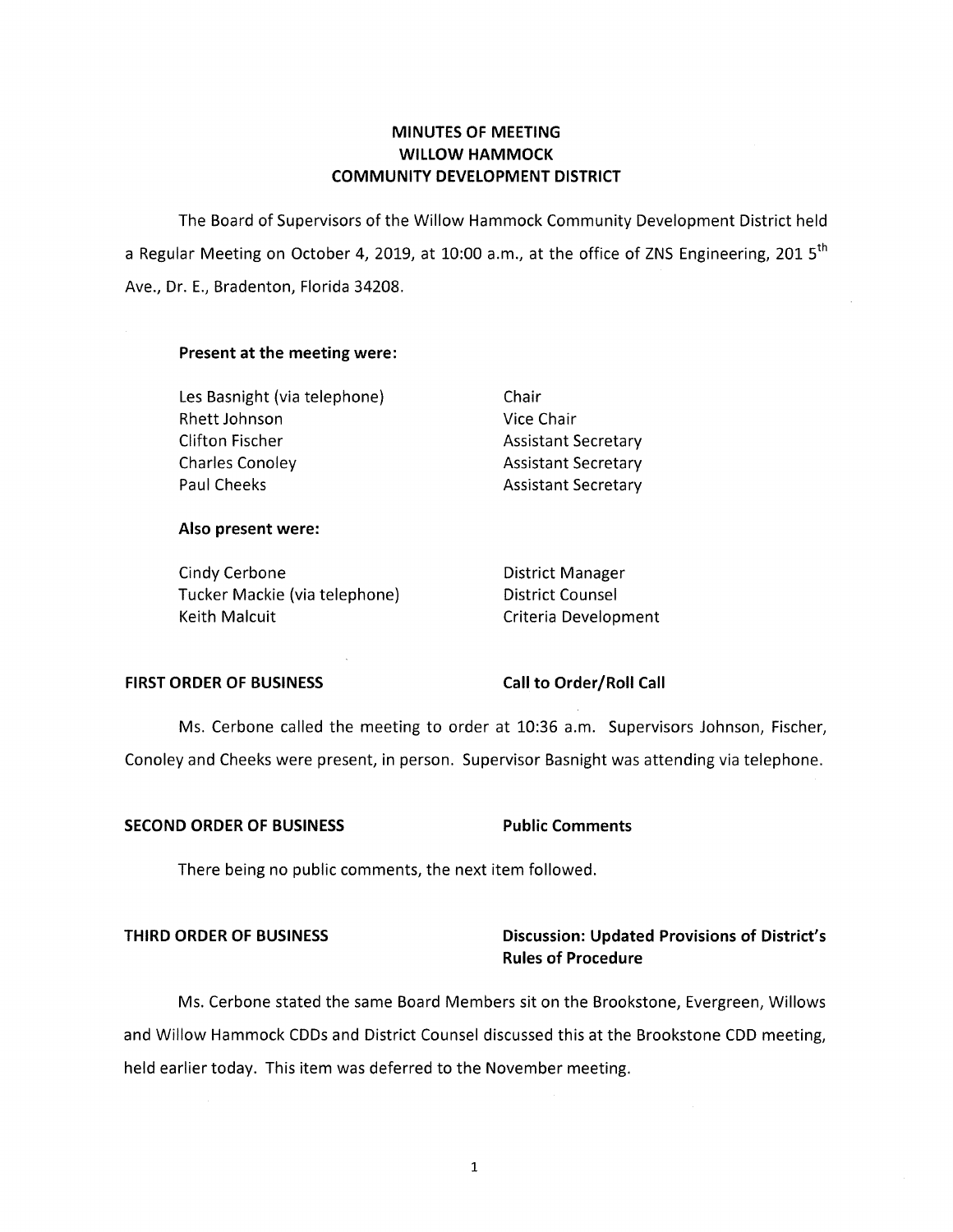# **FOURTH ORDER OF BUSINESS Acceptance of Unaudited Financial Statements as of August 31, 2019**

Ms. Cerbone presented the Unaudited Financial Statements as of August 31, 2019.

**On MOTION by Mr. Conoley and seconded by Mr. Fischer, with all in favor, the Unaudited Financial Statements as of August 31, 2019, were accepted.** 

# FIFTH ORDER OF BUSINESS **Approval of August 2, 2019 Public Hearings and Regular Meeting Minutes**

Ms. Cerbone presented the August 2, 2019 Public Hearings and Regular Meeting Minutes.

**On MOTION by Mr. Fischer and seconded by Mr. Cheeks, with all in favor, the August 2, 2019 Public Hearings and Regular Meeting Minutes, as presented, were approved.** 

## **SIXTH ORDER OF BUSINESS STATES STAFF Reports**

## **A. District Counsel: Hopping Green** & **Sams P.A.**

There being no report, the next item followed.

## **B. District Engineer: ZNS Engineering L.C.**

There being no report, the next item followed.

## **C. District Manager: Wrathe/1, Hunt and Associates, LLC**

## • **NEXT MEETING DATE: November 1, 2019 at 10:00 a.m.**

The next meeting will be held on November 1, 2019 at 10:00 a.m.

## o **QUORUM CHECK**

All Supervisors confirmed their attendance at the November 1, 2019 meeting.

## **SEVENTH ORDER OF BUSINESS Board Members' Comments/Requests**

There being no Board Members' comments or requests, the next item followed.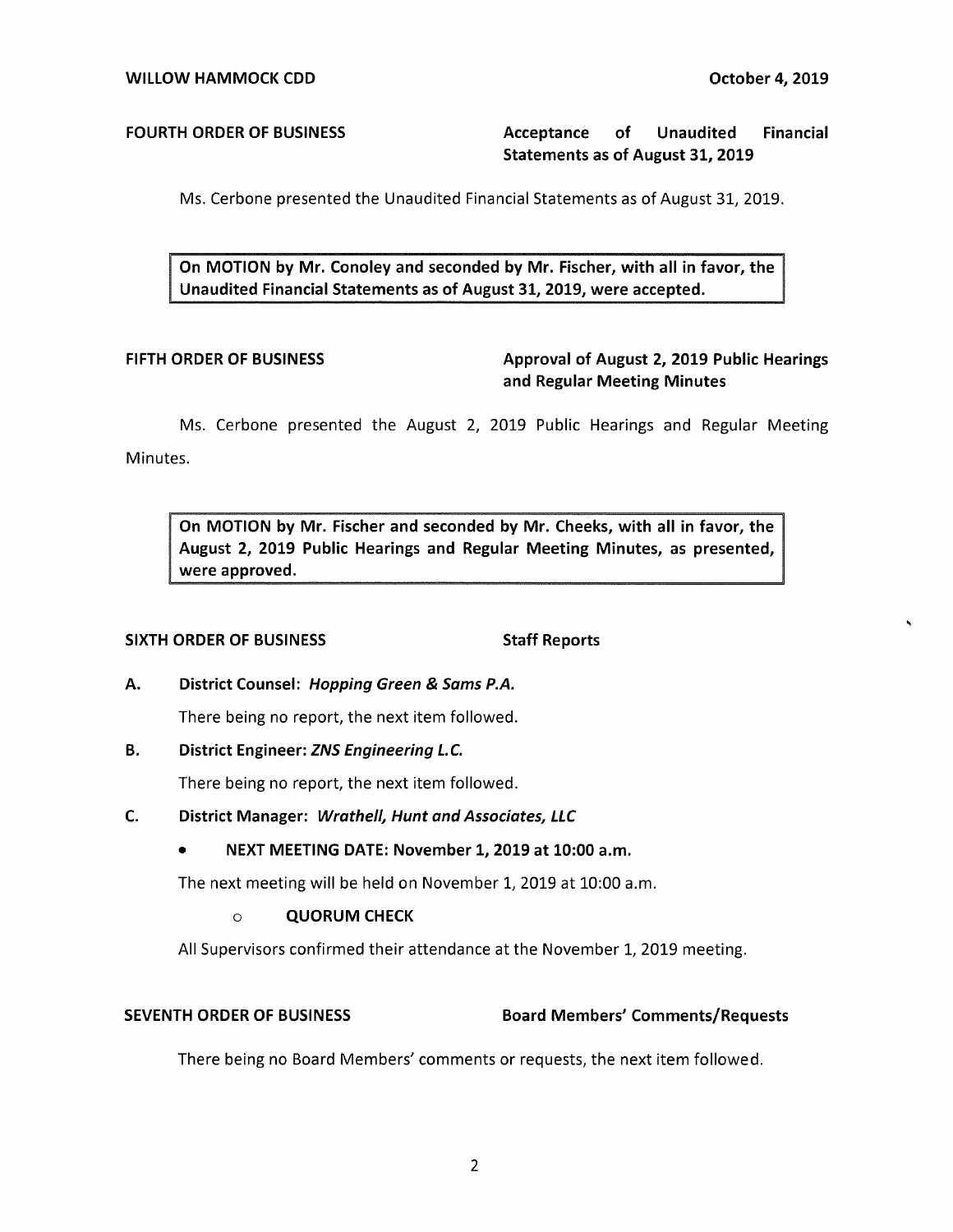### **EIGHTH ORDER OF BUSINESS Public Comments**

There being no public comments, the next item followed.

### **NINTH ORDER OF BUSINESS Adjournment**

There being nothing further to discuss, the meeting adjourned.

**On MOTION by Mr. Fischer and seconded by Mr. Conoley, with all in favor, the meeting adjourned at 10:40 a.m.** 

### [SIGNATURES APPEAR ON THE FOLLOWING PAGE]